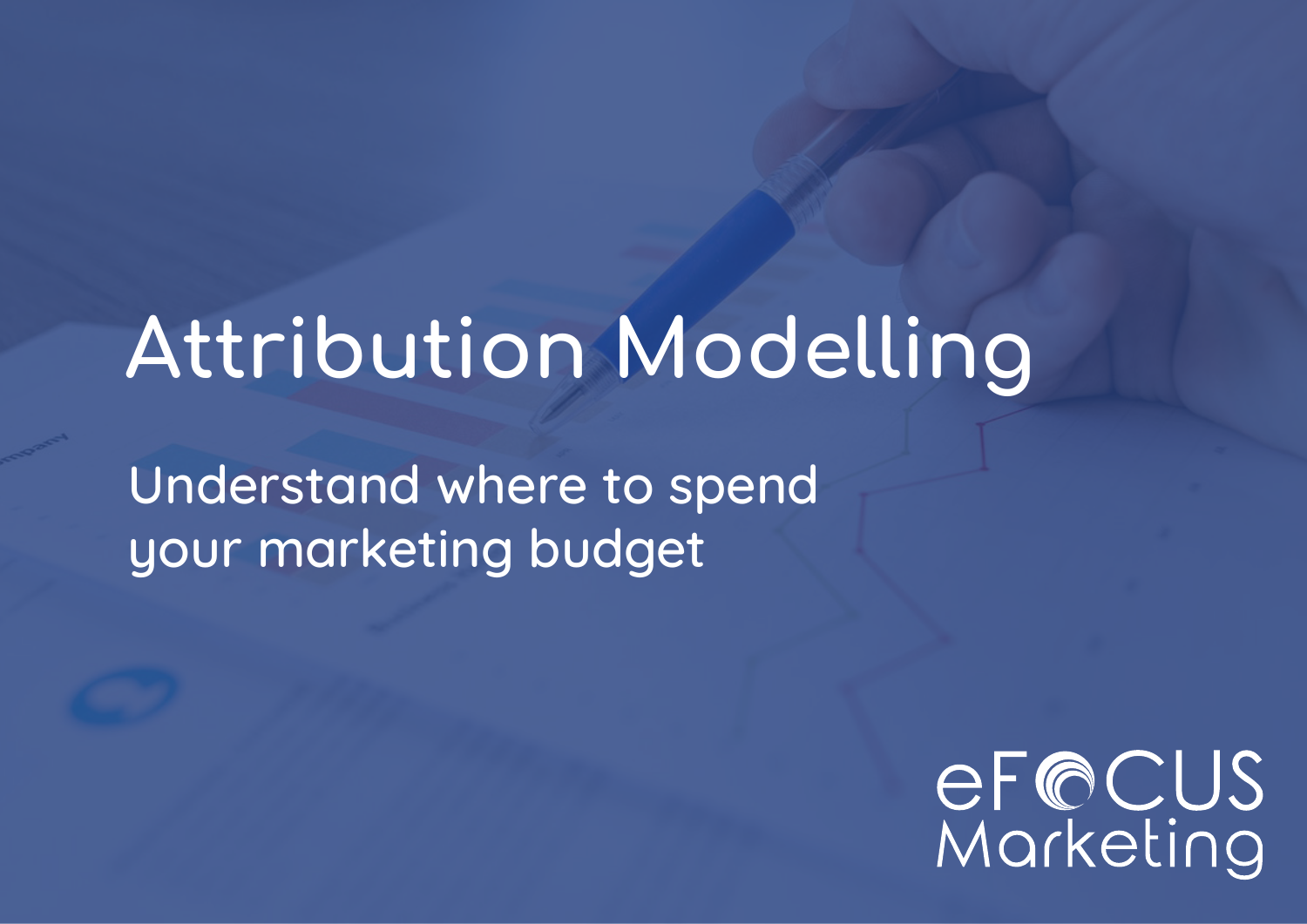Many companies struggle when it comes to calculating the **Return on Investment (ROI)** of their email marketing campaigns as they cannot accurately track sales back to an individual email and campaign series; especially when other marketing channels are in the mix.

Attribution modelling refers to the rule, or set of rules, that determines how credit for sales and conversions is assigned to touchpoint.

The most commonly used attribution model is **'Last touch'** – where 100% of the credit is attributed to the final touchpoint that immediately preceded the sale or conversion.

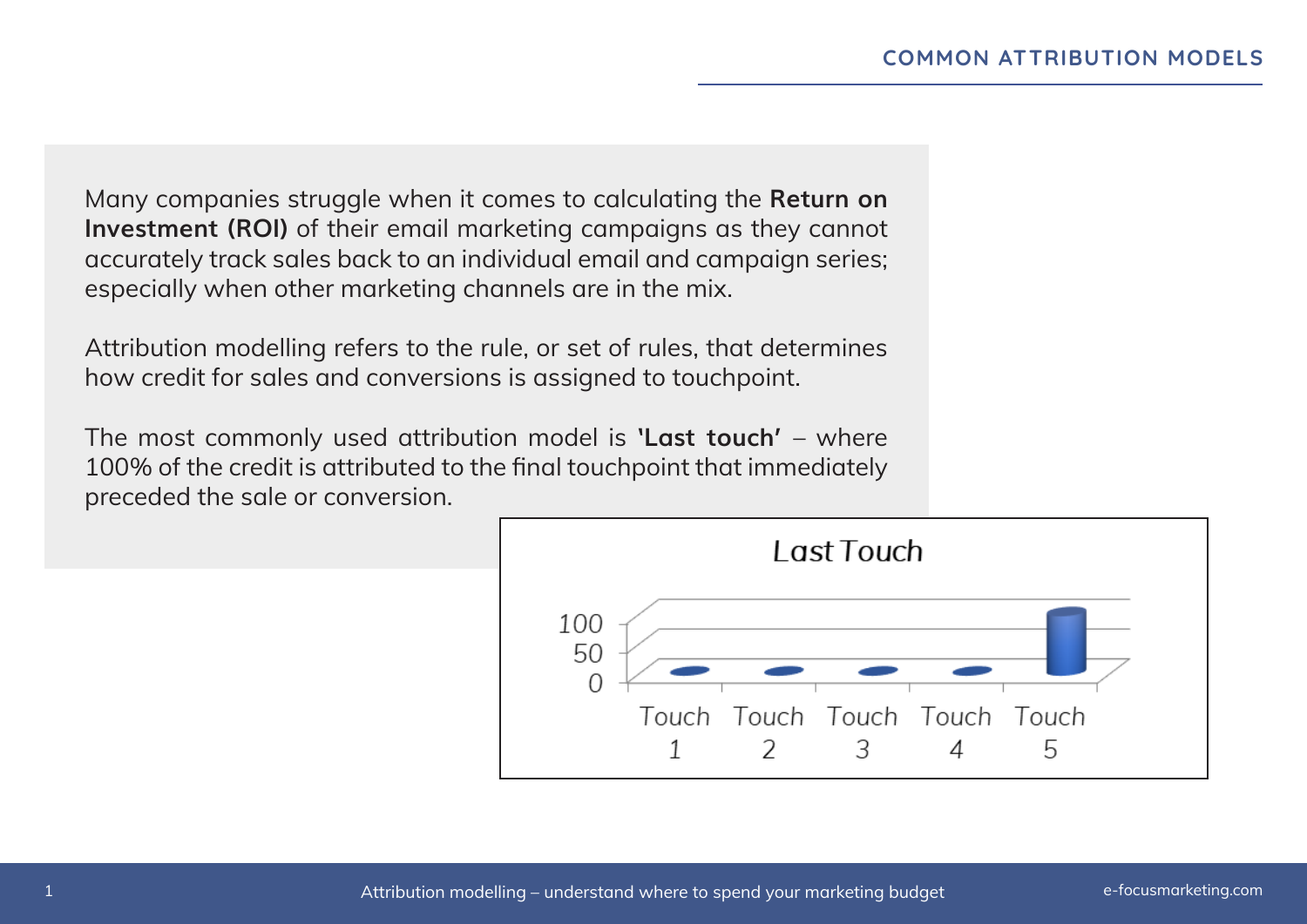### **First Touch**

100% credit to touchpoint that initiate conversion paths



### Other models that you could consider using include:

### **Linear**

Every step of the customer journey is equally responsible; every touch point gets credit for an equal portion of the revenue a customer spends.

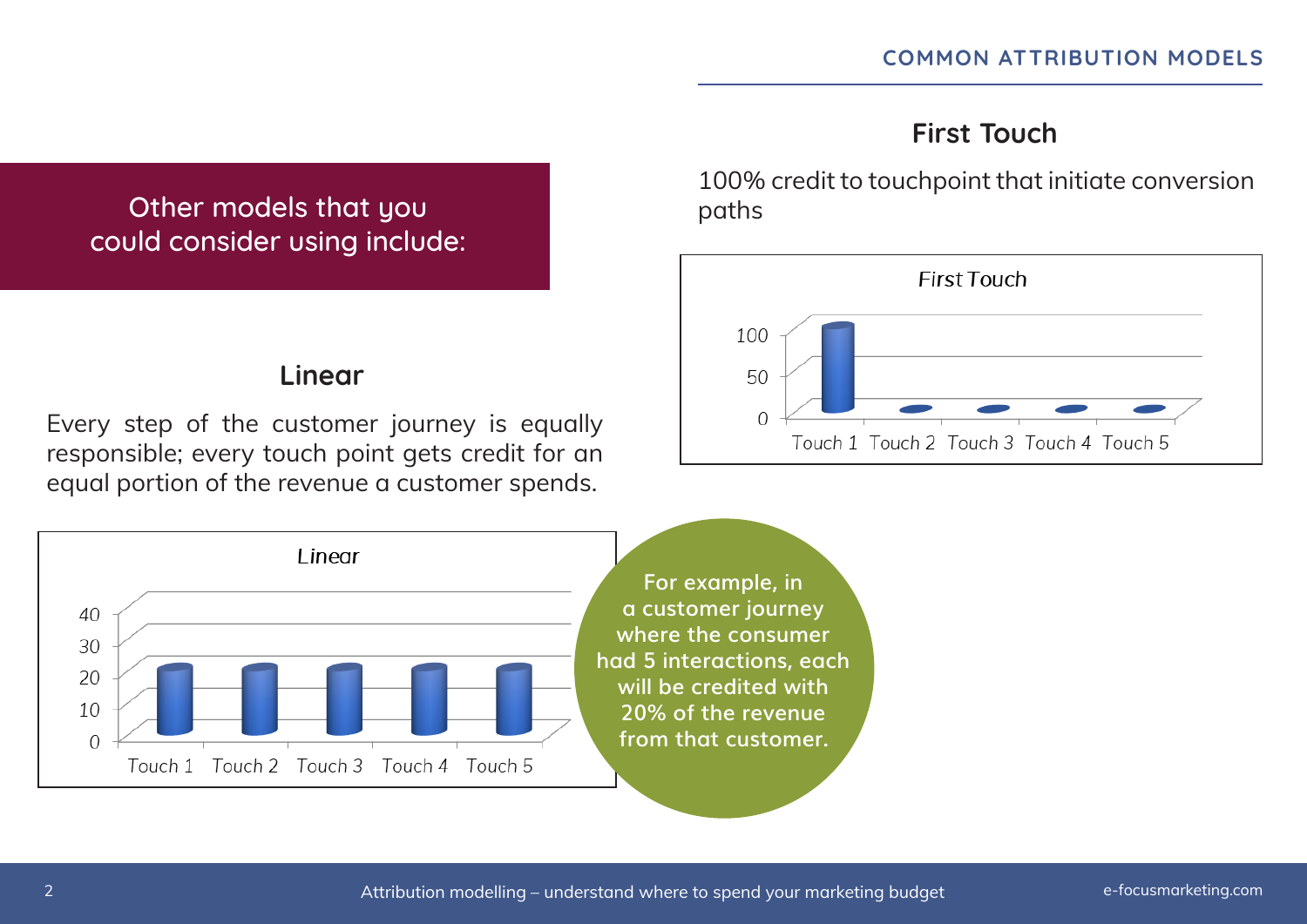#### **Positional (U-Shaped)**

Combining aspects of First Click, Last Click and Linear. The first touch point and the last touch point are worth X% each *(e.g. 45%; typically they would split 90% between them)*, and all the other touch points in between have the remaining percentage *(e.g. 10%)* divided up evenly among them.



#### **Time Decay**

The closer (in terms of time) a touch point is to the conversion, the more influence that touch point had on the customer decision; they get the most credit.

This means that the older the touchpoint, the less valuable it is seen to be on the resulting sale.

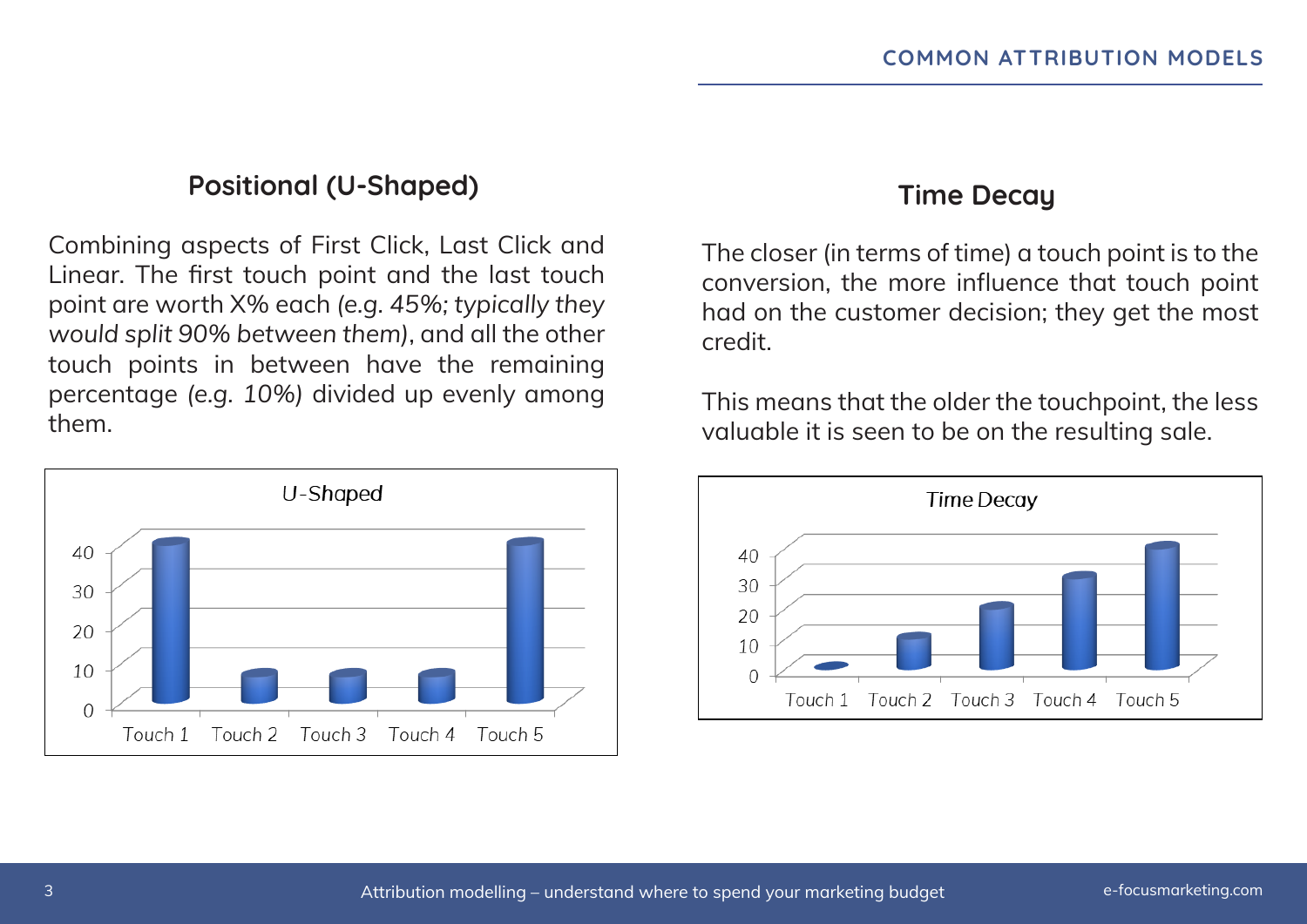#### **W-Shaped**

Here an equal weighting is attributed to the touchpoints at the beginning, end and middle of the journey *(typically 90% as in the U-shaped model, is now split between the three points here instead of just two)* and the rest is distributed between the remaining touchpoints.



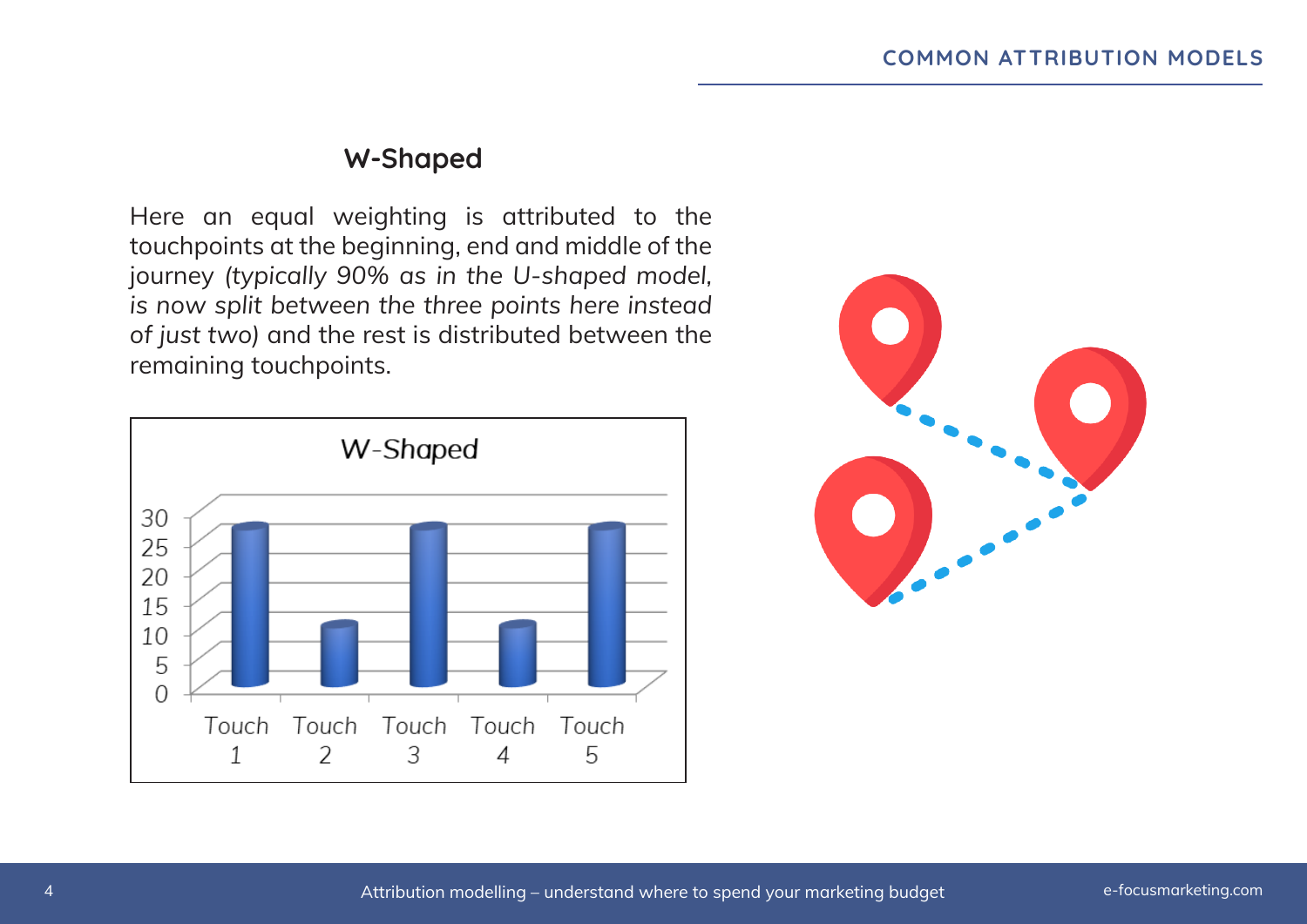

As you start to build out more complex attribution models, you may choose something more customised to help you work out the contribution from each source.

This could start with a custom or weighted

multi-source model where different touchpoints are given a different weighting dependent on the perceived value to the business (this is different for every business). In a custom model each channel gets a different weighting, but that weighting is the same regardless of where that touch point occurs in the customer journey. The weighted multi-source model changes the weighting of each channel based on when it occurs in the customer journey.

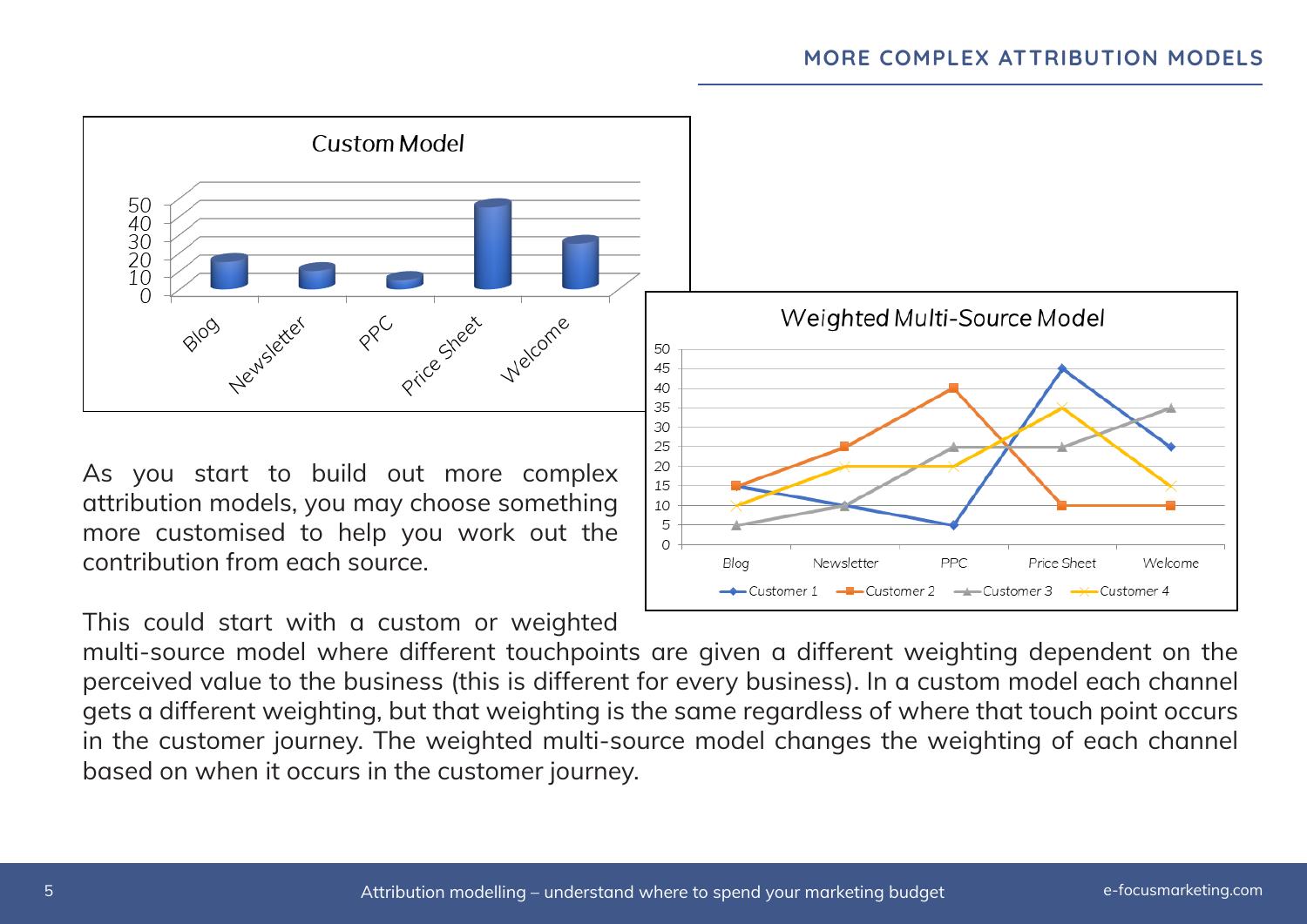### **Don't throw out your current attribution model!**

Each of these models has a place and a value in your analysis arsenal. For example, last touch tells you what that final channel was that pushed the user over the edge to make the sale (or the channel that they reverted to, to find you again). First touch tells you which acquisition channel is working the best to initially entice people into the brand.

But in order to have a deeper understanding of the value that each of your marketing channels plays in the customer journey, and where to invest your marketing budget going forward, a different approach is required.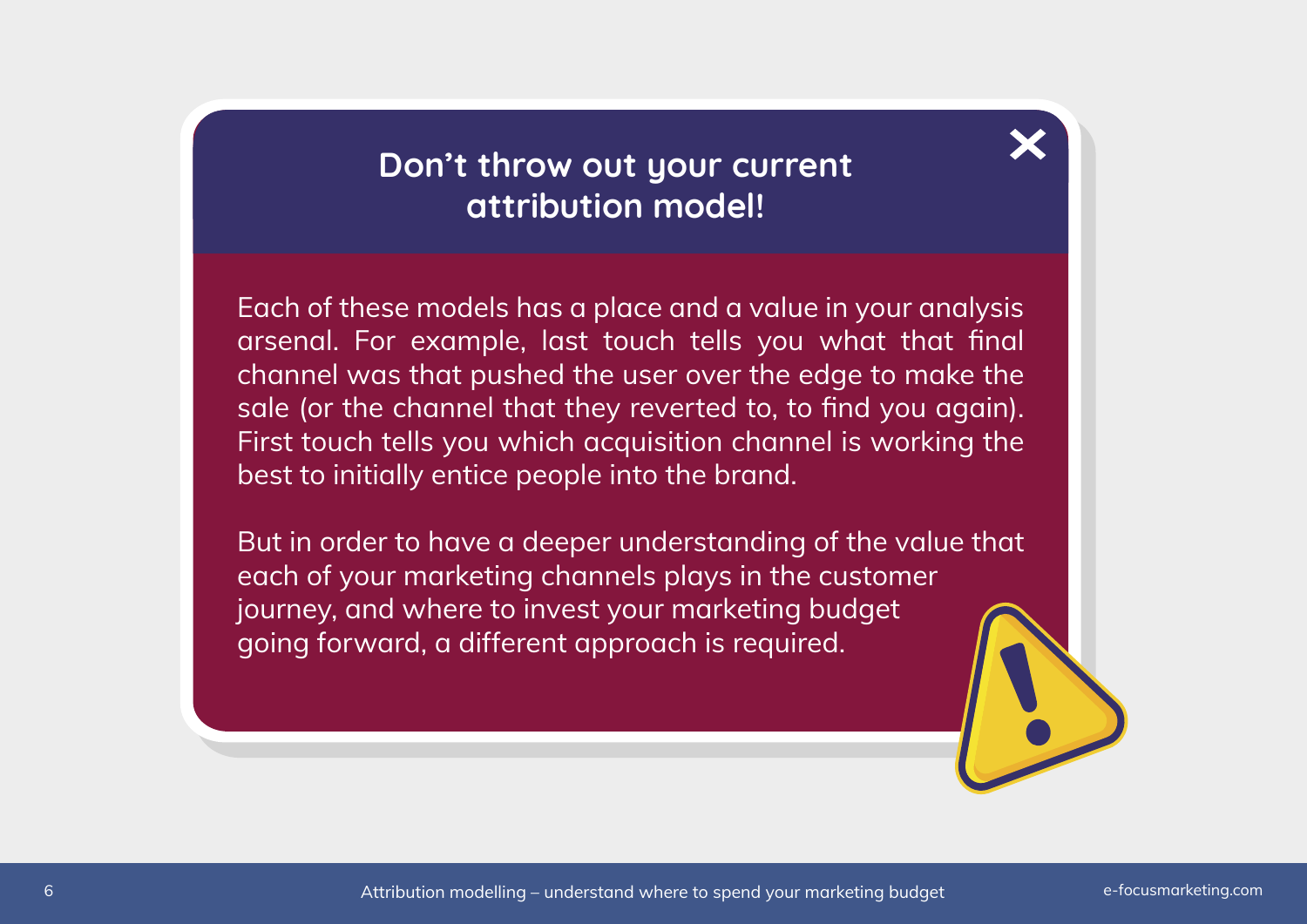### **The MVA (Marketing Value Analysis) Model**

### In the model Skip Fidura proposes in the E-telligence Podcast (you can read more about it on his blog here:

**[GO TO BLOG >](https://www.skipfidura.live/blog)**

The MVA model looks at the value derived from different groups of people over a period of time through marketing channels.

**Let's look at this with an example of just 2 marketing channels that people have interacted with in their journey… PPC and Email.**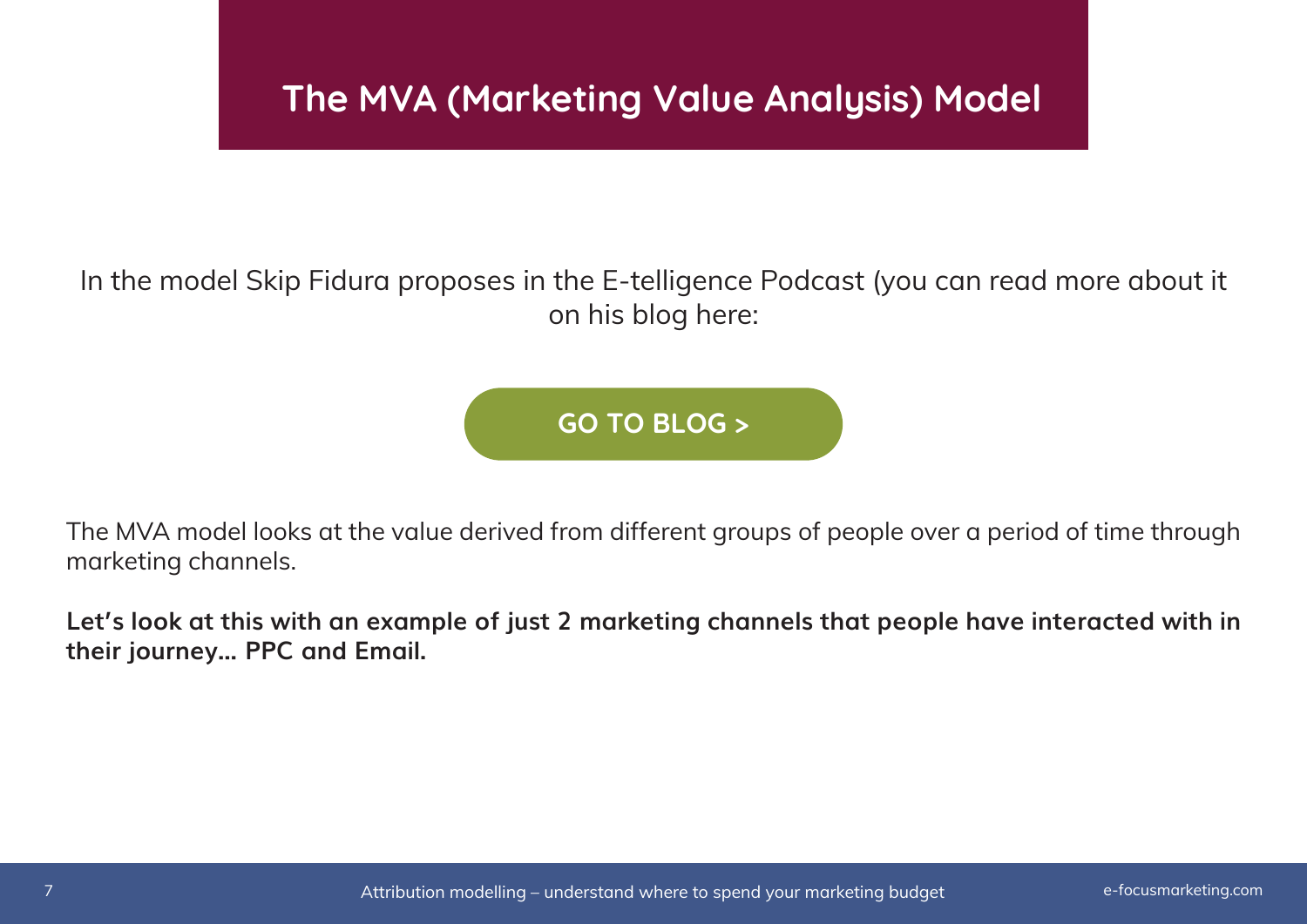### **Step 1: Identify People That Interact with Each Channel**

We've got people that only ever come to the website via PPC, those that only ever come through clicking on your email and those that come from interactions with both – remember this is over time.



### **Step 2: Identify the Revenue Generated from Each Group**

Find the corresponding transactions for each channel to get the total value delivered in the business cycle.

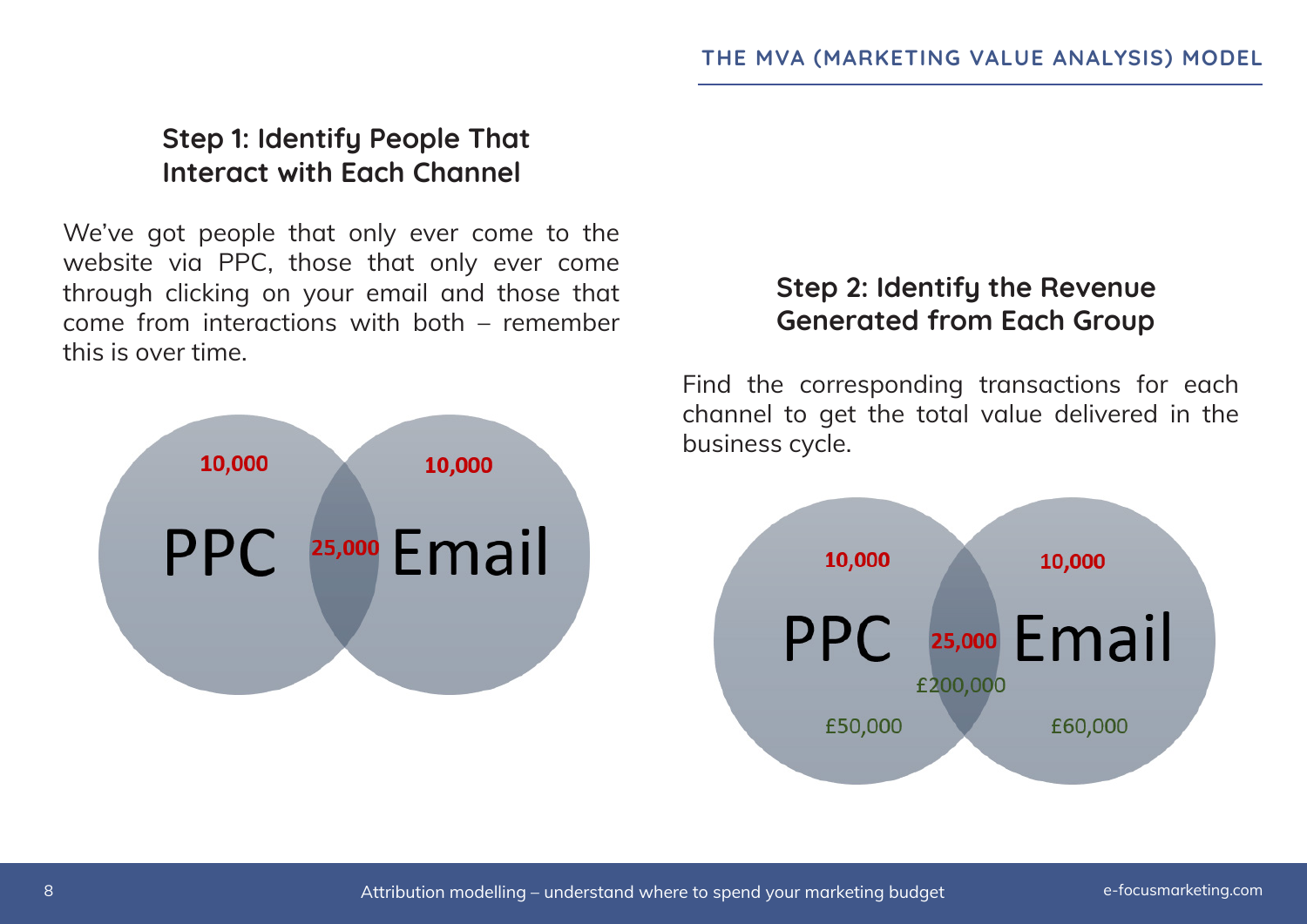**Step 3: Work Out the Average Value of a Customer Generated from Each Channel (and a Combination of the Channels)**

| Group      | $#$ of People | <b>Total Sales</b> | Average Value |
|------------|---------------|--------------------|---------------|
| <b>PPC</b> | 10,000        | £50,000            | £5.00         |
| Email      | 10,000        | £60,000            | £6.00         |
| Both       | 25,000        | £200,000           | £8.00         |
| Total      | 45,000        | £310,000           | £6.89         |

### **This tells us**

• The maximum cost of acquisition per channel. The average value for each channel is the maximum you can spend to acquire a customer through that channel and break even in one business cycle.

• Which channel combinations are most powerful, which is more obvious when you have more than two channels.

• What we would need to do to hit a specific target by working the maths backwards.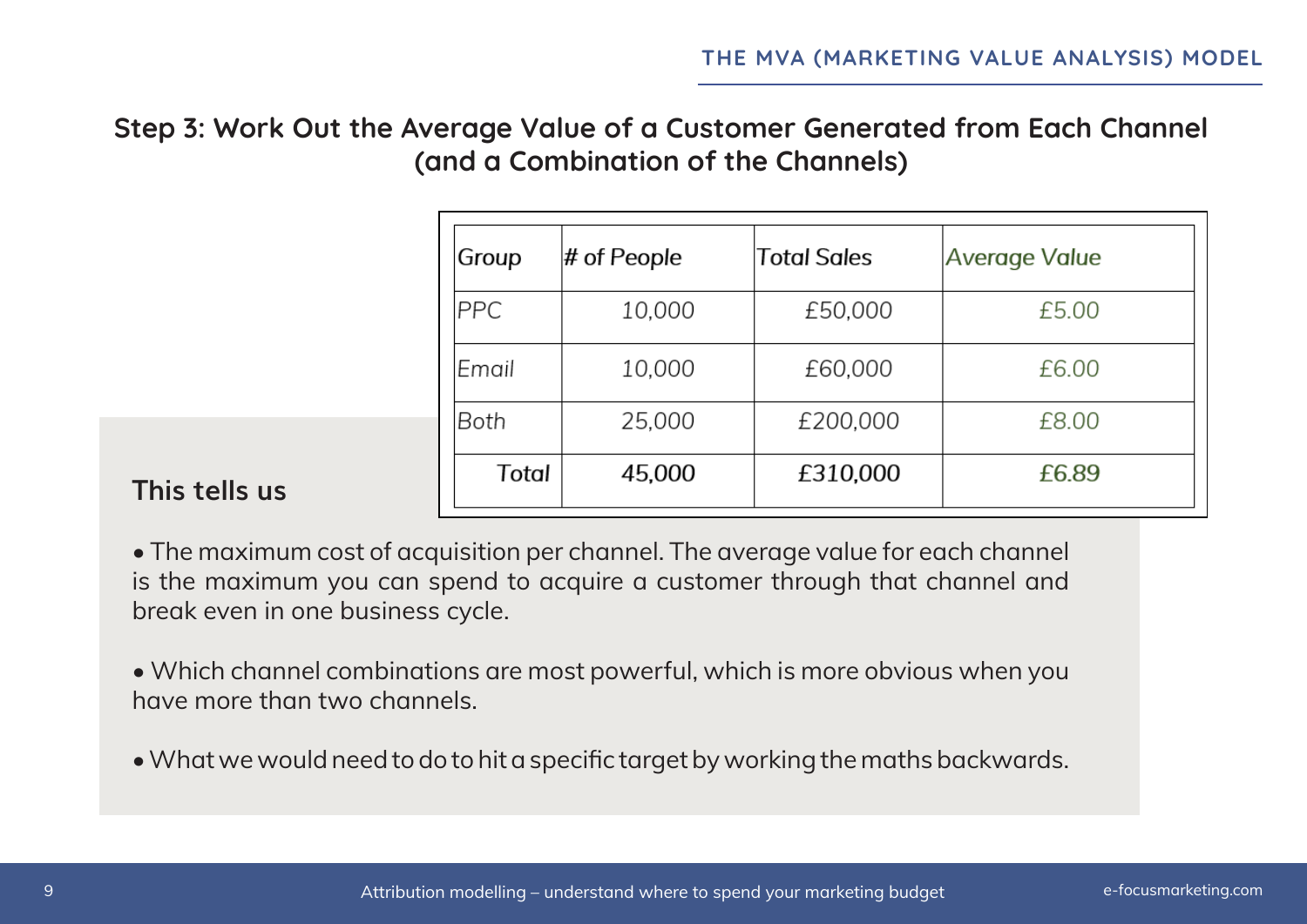**For example, if we set a target of £400,000 in sales, at an average value of £6.89, we would need 58,065 people to hit our target.** 

**Of course, there are some caveats to this example; we are not going to do anything to adjust conversion rates and there need to be an additional 13,000 people who will behave like our current list.**

| Group  | $#$ of People | <b>Total Sales</b> | Average Value |  |
|--------|---------------|--------------------|---------------|--|
| PPC    | 10,000        | £50,000            | £5.00         |  |
| Email  | 10,000        | £60,000            | £6.00         |  |
| Both   | 25,000        | £200,000           | £8.00         |  |
| Total  | 45,000        | £310,000           | £6.89         |  |
| Target | 58,065        | £400,000           | £6.89         |  |

So, if we cannot get more of the same or getting them would be too expensive, we need to look at the value slightly differently; look at the number of purchasers that generated those sales and then calculate the average purchase value (total sales / number of purchasers)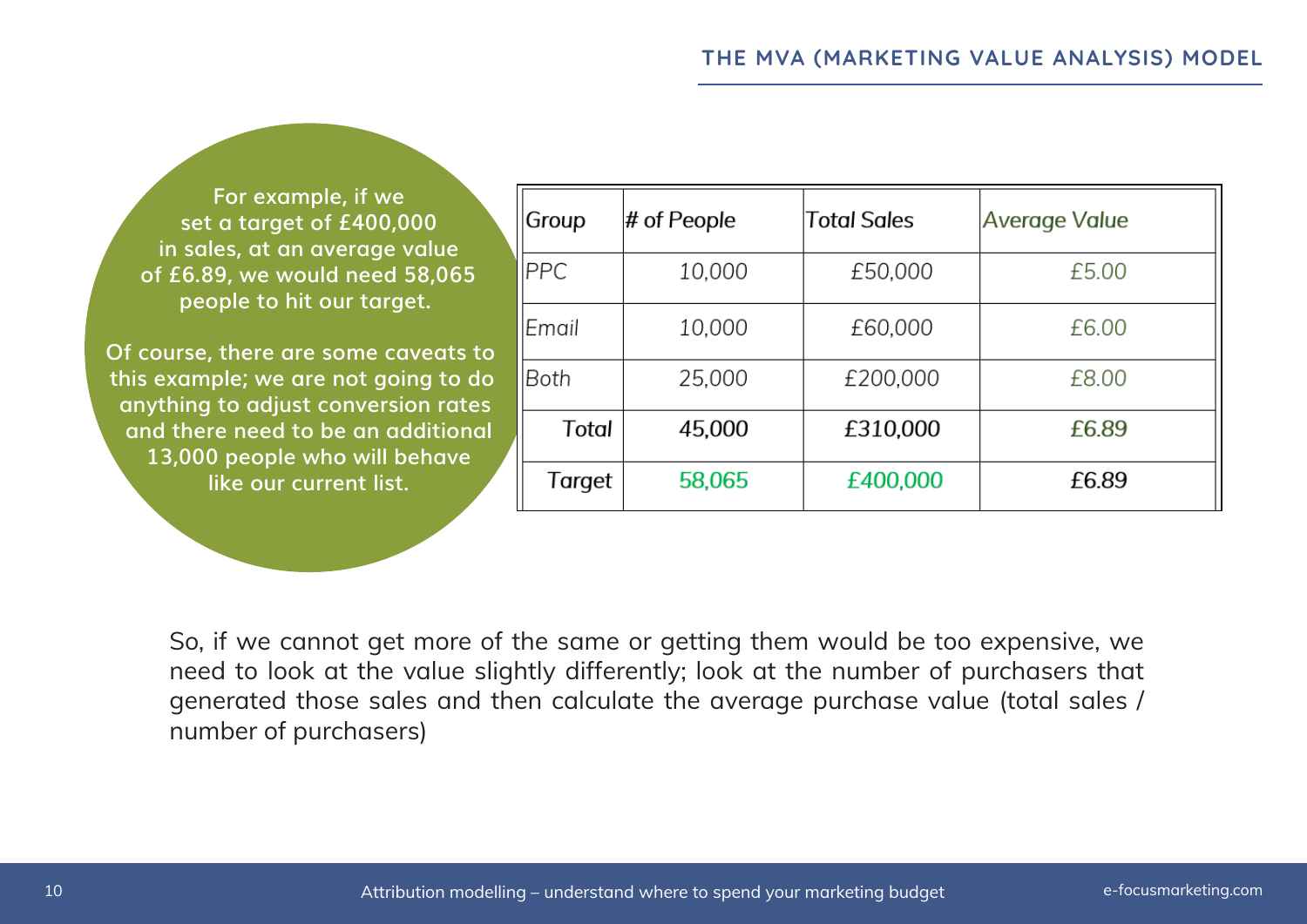cycle) or in what order, only

that they did.

| Group                                                                               | # of People Total Sales |          |        | Average<br># of Purchasers Purchase Value |                                                            |       |
|-------------------------------------------------------------------------------------|-------------------------|----------|--------|-------------------------------------------|------------------------------------------------------------|-------|
| <b>PPC</b>                                                                          | 10,000                  | £50,000  | 2,500  | £20.00                                    |                                                            |       |
| Email                                                                               | 10,000                  | £60,000  | 2,000  | £30.00                                    | And of course, if you have<br>more channels, you have more | Group |
| Both                                                                                | 25,000                  | £200,000 | 5,000  | £40.00                                    | combinations to generate                                   | А     |
|                                                                                     |                         |          |        |                                           | groups for. For example, if you                            | B     |
| Total                                                                               | 45,000                  | £310,000 | 30,000 | £10.33                                    | have channel A,B,C:                                        | C     |
| This additional calculation gives us some very<br>re a consulo de la france sitiene |                         |          |        |                                           | It doesn't matter when                                     | A&B   |
|                                                                                     |                         |          |        |                                           | someone interacted with these                              | A&C   |
|                                                                                     |                         |          |        |                                           | channels (within your business                             | B&C   |

**powerful information….**

• If you can only pick one channel, pick email because it generates the highest purchase value.

• The difference between the average purchaser value and the total average value is the amount you can discount and still make money.

The average purchaser value for email is £30 and the average total value is £6. This means you can spend up to £24 on purchasing incentives and still break even in the business cycle.

A&B&C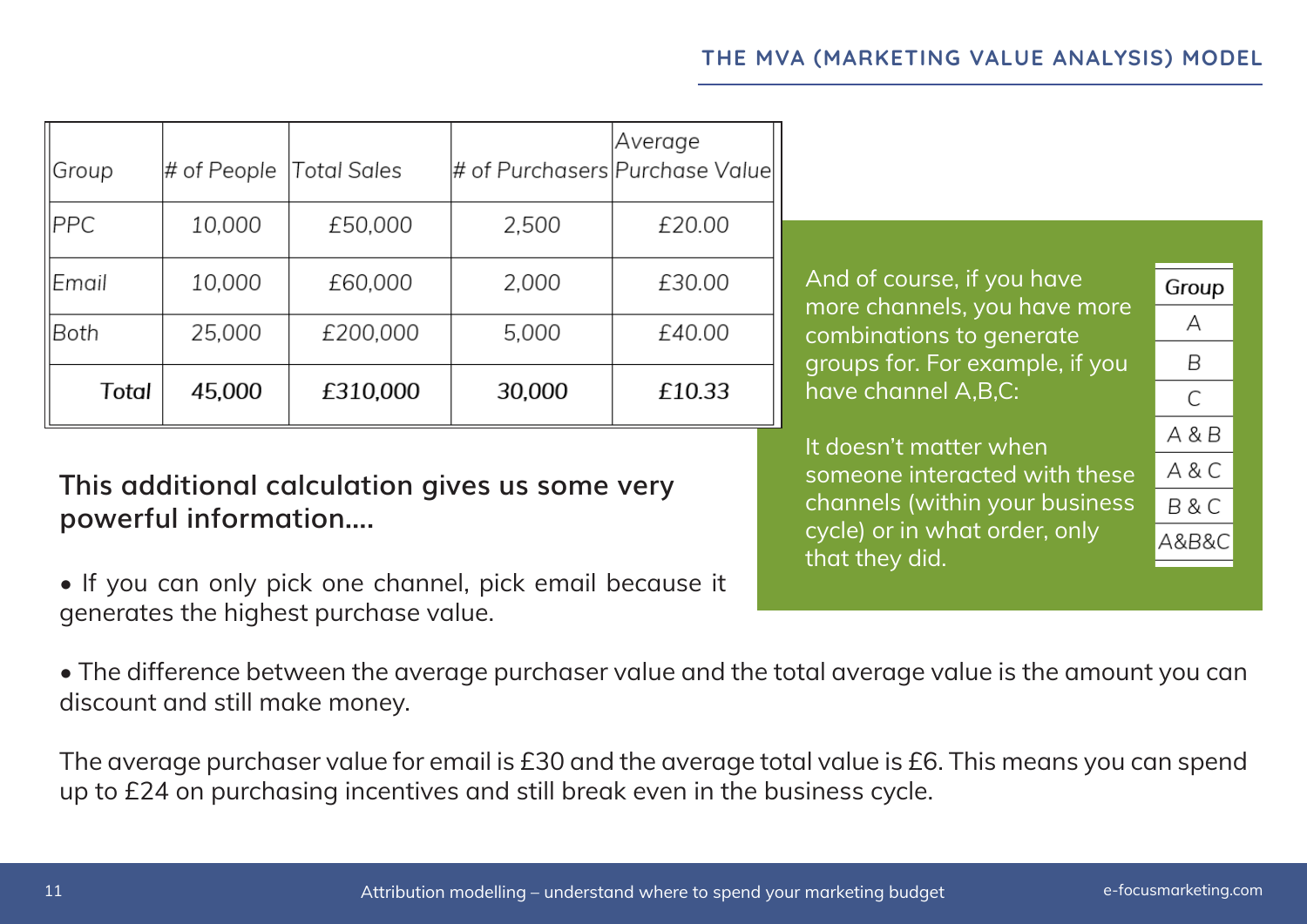## **Want to find out more?**

### **LISTEN TO THE PODCAST >**

**[READ SKIP'S BLOG >](https://www.skipfidura.live/blog)**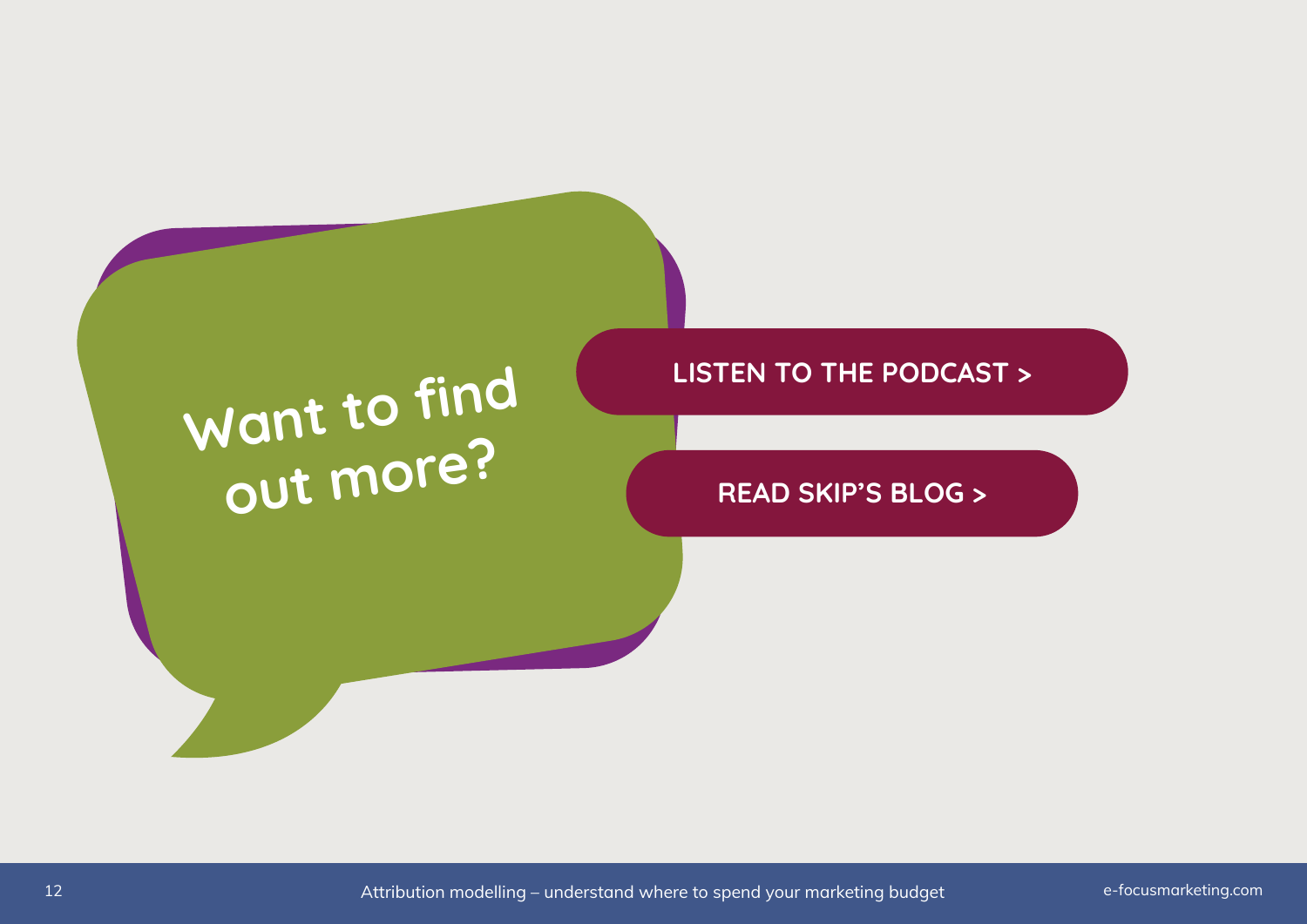### **About eFocus Marketing**

**eFocus Marketing** is a leading specialist email marketing agency.

The eFocus Marketing team provides a dedicated email marketing resource to ecommerce companies looking to optimise, automate and grow their email marketing programme.

From strategic consulting, to full service management and training, we address every aspect of an email programme to produce successful email marketing campaigns. If you want to boost your conversions, fix deliverability problems or increase response rates, you need to ensure you are communicating with subscribers at every stage of the email marketing lifecycle.

Our team of experts will work out the best options for your business and offer solutions in bite-size pieces so that you can focus on quick wins that will increase your success as well as longer term changes to become a better sender and increase your results.

eFocus Marketing can assist you in making the most of your campaigns through the following services:

- **• Email Marketing Consultancy**
- **• Implementation & Management**
- **• Bespoke In-house Training**
- **• Online Training Courses**







**[@efocusmarketing](http://instagram.com/efocusmarketing)**



**[e-focusmarketing.com](http://www.e-focusmarketing.com)**

**[enquiries@e-focusmarketing.](mailto:enquiries%40e-focusmarketing.com?subject=I%27ve%20read%20your%20E-telligence%20guide%21)**

**[/efocusmarketing](http://facebook.com/efocusmarketing)**

**[01689 897 592](tel:01689897592)**